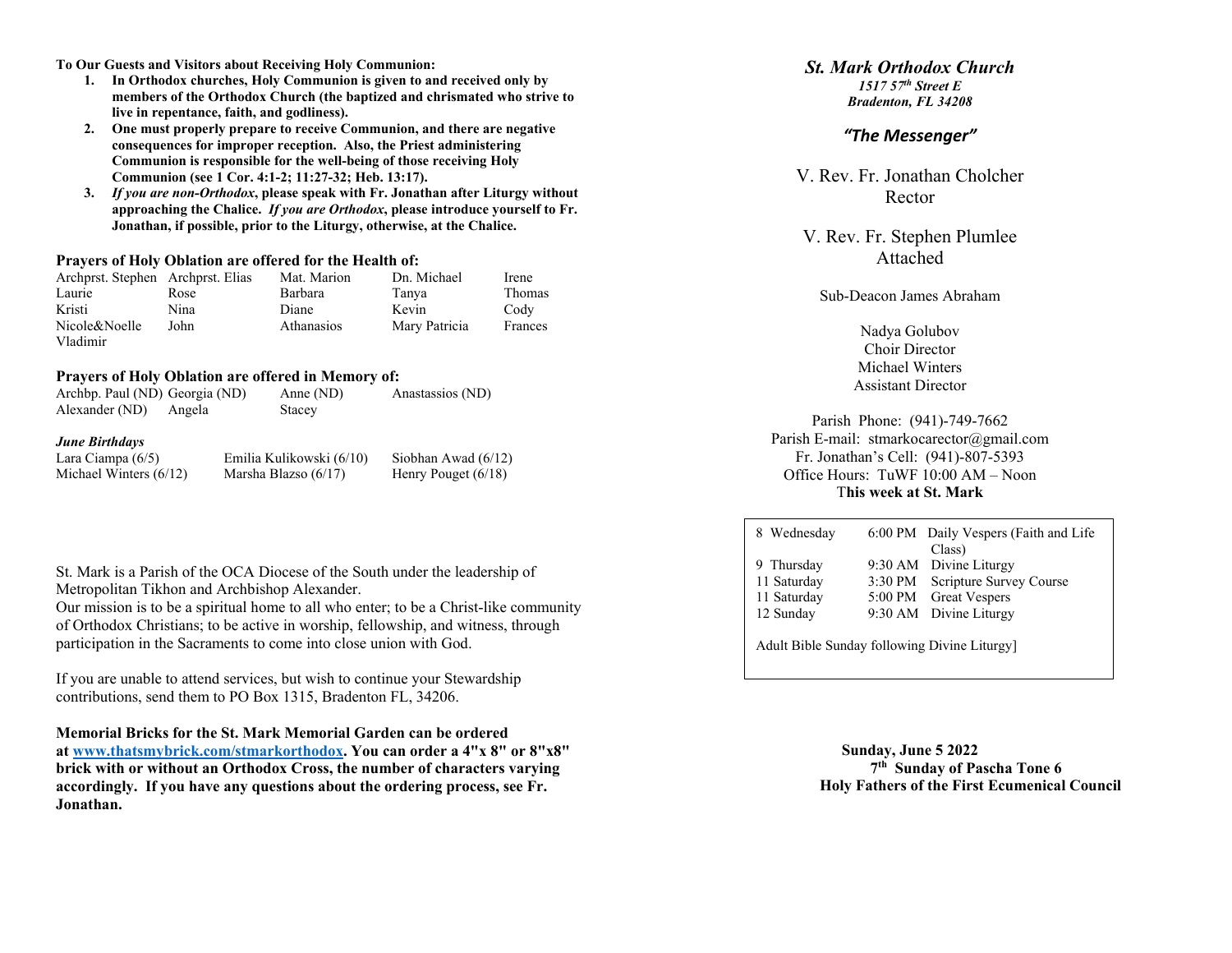# Prokeimenon Tone 4 *(Song of the Three Holy Children)*

*Blessed art Thou, O Lord God of our fathers, / and praised and glorified is Thy Name forever!* 

### *V. For Thou art just in all that Thou hast done for us!* **Acts 20:16-18, 28-36** *(Epistle)*

For Paul had decided to sail past Ephesus, so that he would not have to spend time in Asia; for he was hurrying to be at Jerusalem, if possible, on the Day of Pentecost. From Miletus he sent to Ephesus and called for the elders of the church. And when they had come to him, he said to them: "You know, from the first day that I came to Asia, in what manner I always lived among you, Therefore take heed to yourselves and to all the flock, among which the Holy Spirit has made you overseers, to shepherd the church of God which He purchased with His own blood. For I know this, that after my departure savage wolves will come in among you, not sparing the flock. Also from among yourselves men will rise up, speaking perverse things, to draw away the disciples after themselves. Therefore watch, and remember that for three years I did not cease to warn everyone night and day with tears. So now, brethren, I commend you to God and to the word of His grace, which is able to build you up and give you an inheritance among all those who are sanctified. I have coveted no one's silver or gold or apparel. Yes, you yourselves know that these hands have provided for my necessities, and for those who were with me. I have shown you in every way, by laboring like this, that you must support the weak. And remember the words of the Lord Jesus, that He said, 'It is more blessed to give than to receive.'" And when he had said these things, he knelt down and prayed with them all.

# **John 17:1-13** *(Gospel)*

Jesus spoke these words, lifted up His eyes to heaven, and said: "Father, the hour has come. Glorify Your Son, that Your Son also may glorify You, as You have given Him authority over all flesh, that He should give eternal life to as many as You have given Him. And this is eternal life, that they may know You, the only true God, and Jesus Christ whom You have sent. I have glorified You on the earth. I have finished the work which You have given Me to do. And now, O Father, glorify Me together with Yourself, with the glory which I had with You before the world was. I have manifested Your name to the men whom You have given Me out of the world. They were Yours, You gave them to Me, and they have kept Your word. Now they have known that all things which You have given Me are from You. For I have given to them the words which You have given Me; and they have received them, and have known surely that I came forth from You; and they have believed that You sent Me. I pray for them. I do not pray for the world but for those whom You have given Me, for they are Yours. And all Mine are Yours, and Yours are Mine, and I am glorified in them. Now I am no longer in the world, but these are in the world, and I come to You. Holy Father, keep through Your name those whom You have given Me, that they may be one as We are. While I was with them in the world, I kept them in Your name. Those whom You gave Me I have kept; and none of them is lost except the son of perdition, that the Scripture might be fulfilled. But now I come to You, and these things I speak in the world, that they may have My joy fulfilled in themselves.

# **ANNOUNCEMENTS**

- Anyone interested in sponsoring coffee hour, please sign up on the calendar book on the glass case. Keep it simple – donuts, coffee cake, bagels, etc. IF NO ONE SIGNS UP, THERE WILL BE NO COFFEE HOUR.
- First Sunday of every month will now be a regular coffee hour. All following Sundays will be Bible Study.
- $\triangleright$  Fr. Jonathan is publishing weekly meditations on the St. Mark website (stmarkorthodox.org) Please take the time to read these.
- $\triangleright$  Please keep in mind that Liturgy is not officially over until the reading of the Post-Communion prayers. It is important that we stay respectful during the reading of these prayers by maintaining silence.
- Council has approved two Lenten projects. One is the purchase of four processional torches/candles and stands at a cost of approx. \$1370.00. The second is a camera security system which will cost in the neighborhood of \$400.00.
- Faith and Life classes have resumed on Wednesday evenings following Daily Vespers.
- The Scripture Survey Course of 12 lessons is offered Saturdays at 3:30 PM exploring in broad outline the contents of the entire Bible, from Creation (Genesis) to the End Times (Revelation). All are welcome to participate.
- Peter and Sharon Georges will be sharing their work of St. Nicholas Uganda Children's Fund in Kampala, Uganda. The Georges are from St. Nicholas Orthodox Church in Mentor, OH, and have been working with children in Uganda for years. Please plan to welcome the Georges and hear of their ministry in the love of Christ. Rescheduled for August 7.

#### **CHILDREN'S SUMMER MINI CAMP SCHEDULE**

| Monday, June 13    | 9:30 AM Divine Liturgy (Day of the Holy Spirit)  |
|--------------------|--------------------------------------------------|
| Tuesday, June 14   | 9:30 AM - Noon (Name's Days and the Family of    |
|                    | God)                                             |
| Wednesday, June 15 | 9:30 AM - Noon (Sin and the Breakdown of the     |
|                    | Family)                                          |
| Thursday, June 16  | 9:30 AM Divine Liturgy (Learning the Divine      |
|                    | Liturgy with pauses and explanations)            |
| Friday, June 17    | $9:30$ AM – Noon (Forgiveness and Healing in the |
|                    | Family)                                          |

Tuesday, Wednesday, and Friday, we will gather for:

- Prayer
- Lesson on the theme of the day
- Crafts
- Music and singing
- Group games (time permitting)
- Snack/lunch

See Fr. Jonathan for information or to volunteer to help.